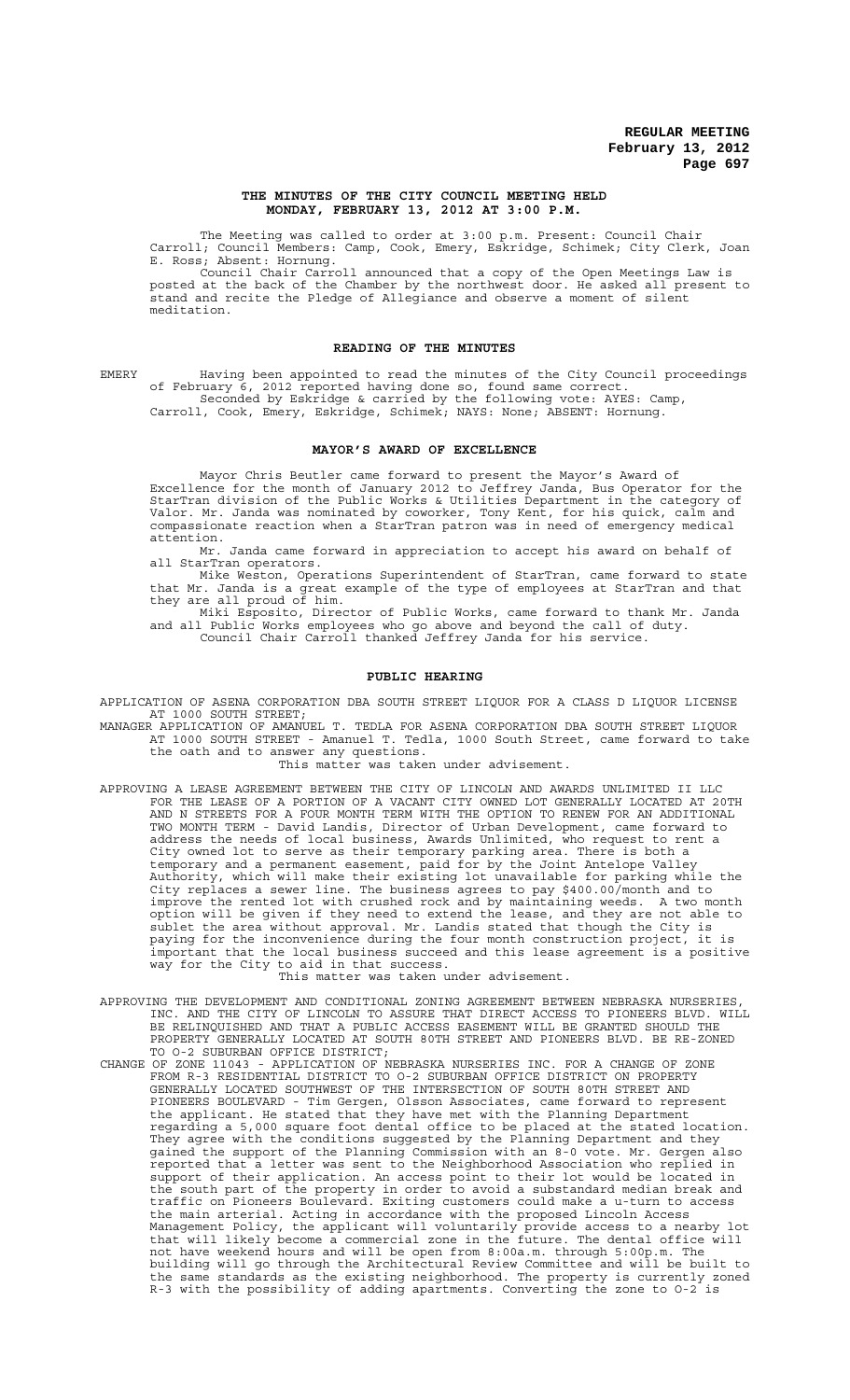better for the neighborhood due to less traffic and regular business hours. Mr. Gergen answered questions about adjacent lots and neighbors in the area. Marvin Krout, Director of Planning, came forward to answer questions regarding access to a nearby residential property, a buffer between the commercial zone and townhomes, and future land use.

Larry Pfeil, 7820 Viburnum Drive, came forward in opposition to a requested easement placed on the south half of the lot. He is concerned about traffic making u-turns near the entrance of the Grand Lodge where there are elderly drivers. He is also concerned about the potential increase of traffic in the residential area. Mr. Pfeil stated that he believes when the final residential property is converted to a commercial zone, it will further exacerbate the problems. He and another resident appeared before the Planning Commission and did not come to any agreement, but were just seeking information. The Association is not yet controlled by the residents, but by the developer who is also seeking this change in zone. Mr. Pfeil answered questions and stated that he is not opposed to the entire project, only that there needs to be further discussion.

Dave Piester, 8001 Preserve Lane, came forward to ask for postponement of decision on this matter so that neighbors have more time to meet with the applicants and express their concerns with the easement and the potential road that would connect the shopping area at Lucille and Pioneers Boulevard with South 80th Street. Mr. Piester stated willingness to meet soon.

Todd Stark, 2108 The Knolls, is currently under contract to purchase the discussed property. He stated that he is more than willing to work with the neighborhood and that the easement on the south side of the property was the suggestion of the City. Mr. Stark answered questions about the dental practice, which would belong to his wife, and questions regarding the number of patients, hours, and workdays. In regard to the property to the west, the owner was consulted but does not wish to make zoning changes at this time.

Randy Hoskins, Assistant City Engineer, stated that the reason for suggesting the easement is to create the means for the property to the west to avoid having a driveway that flows into oncoming traffic on Pioneers Boulevard. Mr. Hoskins believes a road connecting the side streets would create a minimal increase in traffic in the neighborhood and would improve traffic flow in the area by providing easier access to the intersection with a traffic signal. He also stated that there is minimal risk to drivers due to customers making uturns because of low speed limits and wide lanes in the area. He does not anticipate a future traffic signal being installed at 80th and Pioneers.

Mr. Gergen came forward to state that they are willing to relinquish the access break. If the residential property to the west develops in the future, they will include only the two properties. He requested that a decision be made in a timely manner or the applicant may need to pursue different locations out of due diligence on the current property. He is willing to meet with the neighborhood before the next City Council meeting and would like a City official present since the applicant is attempting to meet the conditions of the City. This matter was taken under advisement.

CHANGE OF ZONE 11047 - APPLICATION OF CITY IMPACT FOR A CHANGE OF ZONE FROM I-1 INDUSTRIAL DISTRICT TO R-4 RESIDENTIAL DISTRICT ON PROPERTY GENERALLY LOCATED AT NORTH 33RD STREET AND APPLE STREET;

SPECIAL PERMIT 11033 - APPLICATION OF CITY IMPACT FOR A NEIGHBORHOOD SUPPORT SERVICES FACILITY ON PROPERTY GENERALLY LOCATED AT NORTH 33RD STREET AND OVERLAND TRAIL - Councilman Carroll stated that he has a conflict of interest on both of these items and will run the meeting but not be involved in the discussion. Gus Ponstingl, 916 South 13th Street, came forward to present proposals for City Impact Homes LLC for the construction of 6 new duplexes and 2 new single family homes, and a permanent facility for City Impact and for recreational, educational, and health programs they provide for the neighborhood. 9 new residential lots and a 45 stall parking lot on the north side of Overland Trail will be added. They will also modify and expand existing lots. They are requesting a special permit to allow the Neighborhood Support Services Building to be remodeled and expanded by 9,300 feet which will increase the number of children and families that City Impact reaches by expanding the number of days they are reached. They will also revitalize Peter Pan Park. Parks & Recreation has also agreed to a 10 foot building restriction easement along the common property line to allow windows along the south facade of the existing building. They are requesting a change of zone between Overland Trail and Apple Street from I-1 to R-4 to allow for the residential lots. The Planning Department has recommended approval of this project and City Impact also has support of neighbors they have contacted.

Brad Bryan, Executive Director and Founder of City Impact, stated that City Impact is very excited about this project. They have rented facilities for the last 15 years and would like this to be the future home of their organization. They work to build long-term relationships with youth and families, to develop their strengths, and to help them become leaders in the urban community.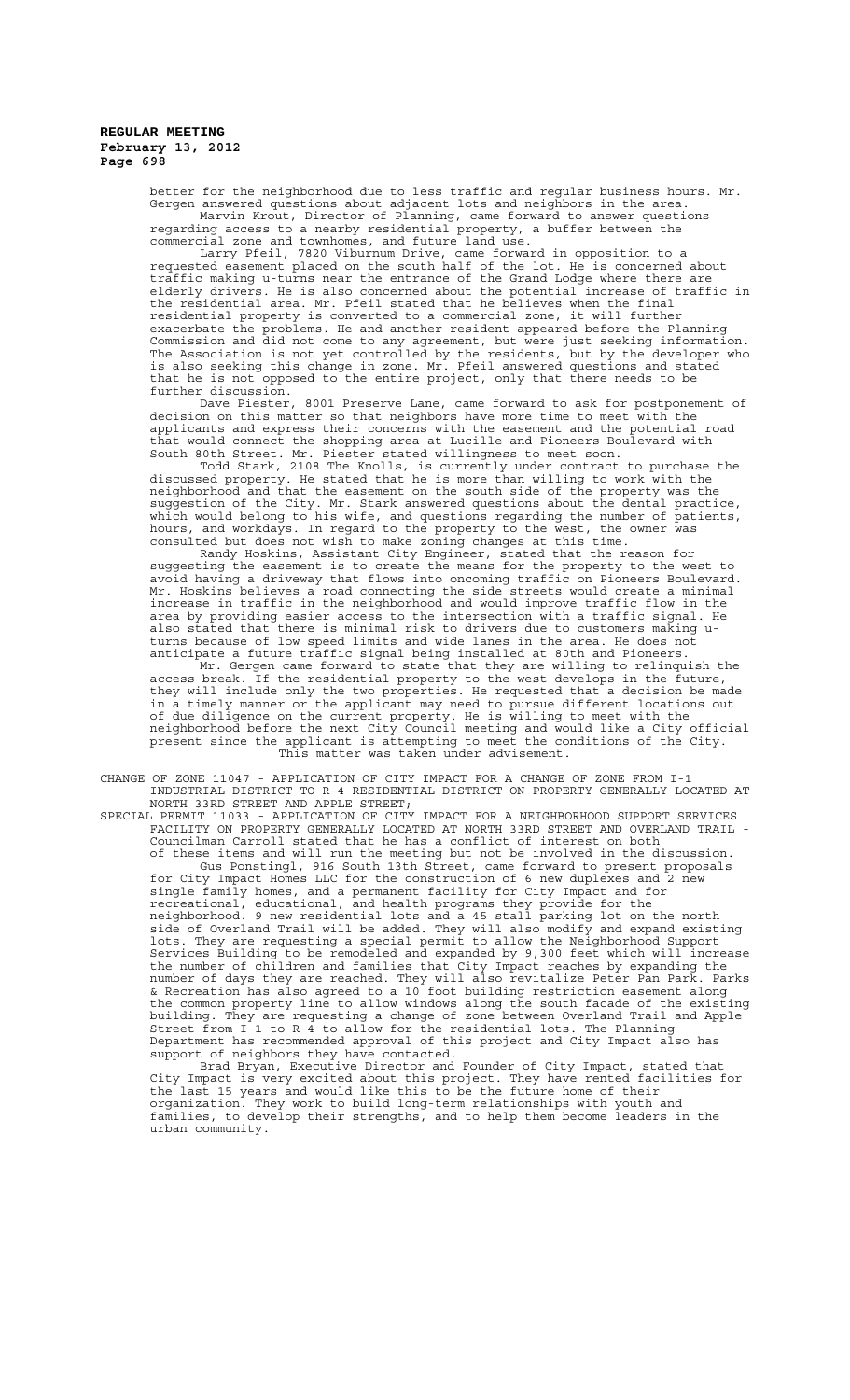Mr. Bryan states the desire of the organization to partner with Parks & Recreation and NeighborWorks to transform this area of the community and to provide a space for neighbors to gather. This matter was taken under advisement.

CHANGE OF ZONE 11046 - APPLICATION OF GEALY INVESTMENTS LLC FOR A CHANGE OF ZONE FROM I-1 INDUSTRIAL DISTRICT TO AG AGRICULTURAL DISTRICT ON PROPERTY GENERALLY LOCATED AT NORTH 134TH STREET AND O STREET - Michael Gealy, 5320 Woodsview Street, came forward to answer questions.

This matter was taken under advisement.

- AMENDING CHAPTER 14.75 OF THE LINCOLN MUNICIPAL CODE RELATING TO DRIVEWAY APPROACHES AND CURBS BY AMENDING SECTION 14.75.010 TO AMEND THE DEFINITION OF "REGULATIONS" TO MEAN GUIDELINES AND REGULATIONS UNDER THE CITY OF LINCOLN ACCESS MANAGEMENT POLICY; AMENDING SECTION 14.75.060 TO PROVIDE THAT BEFORE A PERMIT FOR A DRIVEWAY APPROACH MAY BE DENIED, THE BUILDING OFFICIAL OR PUBLIC WORKS OFFICIAL, AS APPLICABLE, SHALL INDICATE THE STANDARDS OR REQUIREMENTS THAT PREVENT APPROVAL OF THE PERMIT APPLICATION; ADDING A NEW SECTION NUMBERED 14.75.065 TO PROVIDE FOR THE SUBMISSION OF A REQUEST FOR DEVIATION BY THE APPLICANT; ADDING A NEW SECTION NUMBERED 14.75.067 TO PROVIDE THE PROCESS FOR APPEALING THE DECISION OF THE BUILDING OFFICIAL OR PUBLIC WORKS DECISION ON A REQUESTED DEVIATION; AND ADDING A NEW SECTION NUMBERED 14.75.069 TO PROVIDE THE PROCESS FOR APPEALING THE DECISION FOR ACCESS ON A STATE OR FEDERAL CONTROLLED ROUTE;
- ADOPTING THE CITY OF LINCOLN ACCESS MANAGEMENT POLICY TO REPLACE THE EXISTING DRIVEWAY DESIGN STANDARDS;
- MISC. 11007 AMENDING THE CITY OF LINCOLN DESIGN STANDARDS TO REPEAL CHAPTER 4.00 DRIVEWAY DESIGN STANDARDS TO ALLOW FOR THE ADOPTION OF THE CITY'S ACCESS MANAGEMENT POLICY AND AMENDING SECTION 1 OF CHAPTER 1.00 AND REPEALING SECTION 2.34 OF CHAPTER 1.00 TO CLARIFY THE NECESSITY OF REPEALING CHAPTER 4.00 - Rick Hoppe, Chief of Staff for Mayor Beutler, came forward to give background on this issue. Access Management is a tool used to ensure that driveways and other access points for properties are safe and do not unnecessarily impede traffic flow. Mr. Hoppe stated that disputes over access were the number one dispute that Mayor Beutler encountered between City Hall and developers. It was concluded that the City of Lincoln required a clear and concise plan that everyone could follow to promote accountability, consistency, and to reduce conflicts. The plan will also address a weakness in City service to potential developers who request an access management policy. Lincoln does not have a single, official policy in place at this time, which slows the process for investors. This plan includes a clear set of standards which, if followed, will lead to a quick approval. Mr. Hoppe added that there are other ways to be approved in addition to the quick process. The manual was developed in conjunction with Fred Hoke, Director of Building and Safety, and a number of private sector experts. Finally, Mr. Hoppe added that this process should not be confused with road design standards.

Fred Hoke, Director of Building and Safety, came forward to explain the effort, the amount of time spent, and the people involved with this project. A packet was distributed to Council. On February 14th, 2011, a rough draft was issued to the office of the City Attorney. Nebraska Department of Roads received a copy on March 1st. A copy was posted on the Web on March 14th. Randy Hoskins made a PowerPoint presentation to other stakeholders, who are listed on page 3 of the packet. Page 1 of the packet describes the meeting of the internal committee on June 21st, 2011. August 23rd was the first meeting of the Access Management Study Team. All four associations are referenced and the Team includes members at large, an attorney and road design engineer from NDOR, and City staff. The packet lists all areas where there was some disagreement about the policy manual, including questions about its purpose and how it will work. The Study Team met five more times, including a Board Briefing with the Mayor on December 16th, 2011. This meeting was open to anyone who was interested in the entire process of Access Management, including the general public.

Randy Hoskins, Assistant City Engineer, came forward to present the Power Point presentation explaining why the Access Management Policy is needed. As the comprehensive plan was developed, it was discovered that there will not be enough funds to pay for all the roads that will be needed in the future. As a result, it is important to make sure that current roads continue to function properly in order to move traffic quickly. Safety and economic vitality are two other areas of emphasis in this manual. Mr. Hoskins restated the convenience to developers who follow this process and are approved quickly. The policy also clarifies points that are vague in the existing driveway standards. Finally, the policy allows for flexibility for preexisting environments to be handled on a case–by-case basis. There is a hierarchy of streets from those that exist just to move traffic to those that only provide access to homes or business. This policy ensures that standards are being applied appropriately to different types of streets. There are new items in this policy including access spacing requirements, turn lane requirements, throat length requirements, on-site storage requirements, traffic impact studies, and deviation procedures to provide for an appeals process for denials. In review, Mr. Hoskins reiterated that development of this policy has been long and thorough and it included professional, technical, legal and public reviews.

Margaret Blatchford, Assistant City Attorney, came forward to request that the ordinance and two resolutions be voted on at the same time at the next City Council meeting after the holiday break.

Tom Huston, Cline Williams Law Firm, 233 S. 13th St., stated that his main concern with the process was acknowledging the special needs of the built environment. It is easier to comply with standards when starting with a fresh build site. The main foci in built environments is redevelopment, increasing density, and making good use of existing infrastructure. Mr. Huston explains the policy as a three step process which first requires Public Works to use a "common sense" approach to apply standards on a case-by-case basis in the built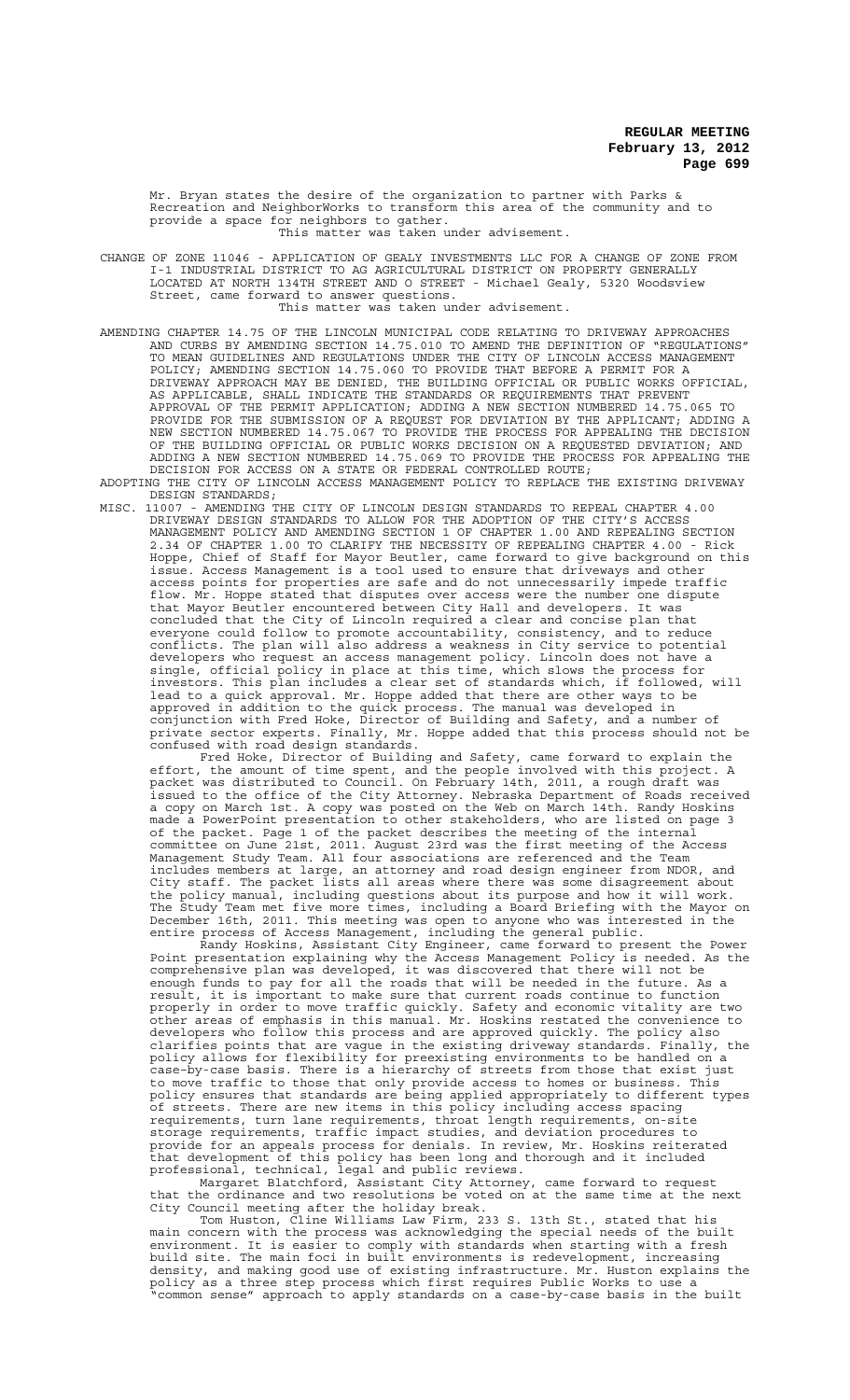environment. Step two applies rights to appeal to the Director of Public Works through the deviation process. This removes original language that had a presumption against the property owner. The third step includes the right to an ultimate appeal to the City Council. The process should decrease the number of appeals made to the Council. Mr. Huston was encouraged by the process and felt all participating parties brought their best to make a policy that would work well for the City for years to come.

Peter Katt; Baylor, Evnen, Curtiss, Grimit & Witt, LLP; came forward to reiterate that the process was very thorough. No one on the Committee spent time reworking the effective standards. The main concern was being able to apply those standards. Time, energy, and effort was spent balancing issues of good access management with how they work in the real world. There are other values other than just moving cars quickly through town. The updated plan makes a conscious commitment to redevelop and use the existing environment. He agreed that the number of disputes brought to City Council pertaining to this issue will be diminished. They are committed to working with this policy to balance access management with other needs in the community.

Mr. Huston said that they may not be able to comply with all requirements in some preexisting environments, but they can improve the situation from a design perspective.

#### This matter was taken under advisement.

- AMENDING CHAPTERS 10.06 AND 10.44 OF THE LINCOLN MUNICIPAL CODE RELATING TO AUTOMOBILE IMPOUNDMENT BY AMENDING SECTION 10.06.100 RELATING TO PARKING SERVICES; AMENDING SECTION 10.06.120 RELATING TO PAYMENT OF FINES AND COSTS; AMENDING SECTION 10.06.140 RELATING TO MAILING NOTICE OF COMPLAINT; ADDING A NEW SECTION 10.44.035 RELATING TO IMMOBILIZATION OF VEHICLES; AND AMENDING SECTION 10.44.040 RELATING TO ACCOUNTING FOR FEES;
- APPROVING AN IMMOBILIZATION RELEASE FEE OF \$50 FOR THE RELEASE OF A VEHICLE IMMOBILIZED BY THE CITY, PURSUANT TO LINCOLN MUNICIPAL CODE § 10.44.035 - David Landis, Director of Urban Development, came forward to give background on this matter. The City issues many thousands of parking tickets each year. Compliance has improved since the city made a difference for citizens who pay tickets early but there are still over 200 people who have amassed 5 or more tickets. Last year, a total of 385 cars were towed. This number did not include those towed from snow bans, handicap zones, or those blocking traffic. Cars in those situations will continue to be towed. The City would like to add the immobilization device as an alternative to towing only for vehicles with outstanding tickets. The immobilization boots are not expensive and are easy to operate. A notice will be placed on the car so the driver is made aware of the device. Using the boot as an alternative to towing has several advantages to the driver. There is less confusion and inconvenience because they know the location of their car, do not have to access a second vehicle to retrieve it, and they have immediate access to assistance. The driver would be required to pay their tickets and a \$50.00 administrative fee, all of which can be done online, in person, or via telephone and will amount to less than paying the towing and impoundment fees. Staff will be sent immediately to unlock the boot anytime between the hours of 7:30a.m. and 10:00p.m. once tickets and the administrative fee are paid. The 10:00p.m. time limit is for the protection of City Parking staff. Immobilized cars will still be towed if the driver has not resolved the situation by the next day. The boots will most likely be placed on cars during the morning and early afternoon hours. In response to Council questions, Mr. Landis stated that the 10:00p.m. cutoff time is an administrative choice and that adjustments could be made in policies for drivers needing access to their vehicles outside of regular hours. The \$50.00 administrative fee was based on a past resolution for towing. People move on and off of the immobilization list as they pay or accumulate tickets.

Ken Smith, City Parking Services Manager, came forward to answer Council questions. He clarified that the immobilization device will be placed on vehicles with either 5 or more outstanding parking tickets, or more than \$250.00 in parking violations. They are currently testing 3 brands of boots. He anticipated that they will purchase a total of 6 to 8 boots which will be owned by the Parking Enterprise Fund and cost of between \$270.00 to \$580.00 per boot, depending on which model they select. Drivers are able to pay by telephone 24 hours. No additional staff would be needed to accommodate this. He also explained how the boot works and that it is nearly impossible for the driver to remove.

Jon Camp, Council Member, added that the visibility of the boots might encourage other drivers to pay their tickets.

Carl Eskridge, Council Member, acknowledged that this device will not be for one-time offenders or people visiting from out of town. He also noted that the \$50.00 administrative fee is considerably less than paying for towing and that it is important for the public to know this.

Mr. Landis added that the \$50.00 administrative fee will cover administrative costs and goes to the general fund, consistent with the tow fee. The reimbursement for the cost of boot removal, which is performed by parking staff, will be covered by the contract between the city and the parking management company, currently Republic.

Mr. Smith stated that parking attendants have instant access to the ticket history of each car that is issued a new ticket.

Mr. Landis stated that drivers are sent a notice alerting them that their ticket payment is late. Currently there is no special notice that warns the driver that if they receive one more ticket without paying outstanding tickets their vehicle is eligible for immobilization. But it might be considered as an administrative change in the future.

Mr. Smith stated that ticket history is available to drivers online. Mr. Landis stated that the City is legally obligated to use immobilization boots city wide and that it is important not to give the public the impression that the only place they are at risk is downtown. He reiterated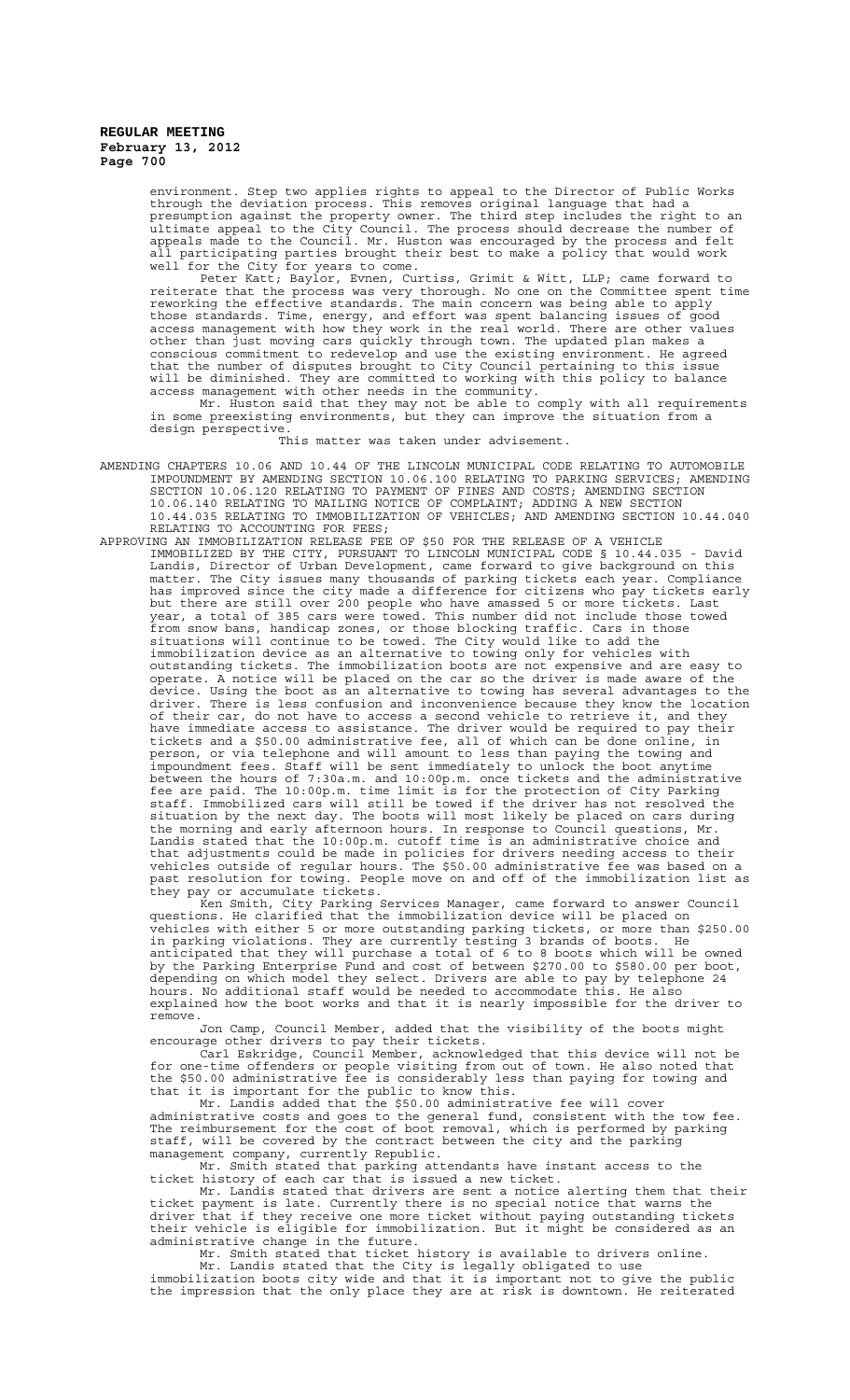the timeline for the immobilization process. Boots will most likely be applied during the morning and early afternoon. It is unlikely boots will be applied after 6:00p.m. when fewer tickets are issued. Parking staff is available until 10:00p.m. to remove the boot. If a driver urgently needs the immobilized vehicle after those hours, they may have it towed to resolve the matter. If tickets have not been payed, the car will be towed after 24 hours. Tow companies will be provided keys to remove boots. It would be possible to seek out offenders and immobilize any visible vehicle even on private property, but the City has no history of doing so.

This matter was taken under advisement.

APPROVING A CONTRACT AGREEMENT BETWEEN THE CITY OF LINCOLN AND WINDSTREAM FOR UPGRADE OF 911 TELEPHONE SYSTEM MAINTENANCE, PURSUANT TO BID NO. 11-146 FOR A 60 MONTH TERM - Vince Mejer, Purchasing Agent, came forward to answer questions. This matter was taken under advisement.

# **COUNCIL ACTION**

## **REPORTS OF CITY OFFICERS**

- RESOLUTION APPROVING THE DISTRIBUTION OF FUNDS REPRESENTING INTEREST EARNINGS ON SHORT-TERM INVESTMENTS OF IDLE FUNDS DURING THE MONTH ENDED DECEMBER 31, 2011 - CLERK read the following resolution, introduced by Jon Camp, who moved its adoption:
- A-86693 BE IT RESOLVED by the City Council of the City of Lincoln, Nebraska: That during the month ended December 31, 2011, \$86,957.02 was earned from the investments of "IDLE FUNDS". The same is hereby distributed to the various funds on a pro-rata basis using the balance of each fund and allocating a portion of the interest on the ratio that such balance bears to the total of all fund balances.
	- Introduced by Jon Camp Seconded by Emery & carried by the following vote: AYES: Camp, Carroll, Cook, Emery, Eskridge, Schimek; NAYS: None; ABSENT: Hornung.
- REPORT FROM THE CITY TREASURER OF CITY CASH ON HAND AT THE CLOSE OF BUSINESS DECEMBER 31, 2011 - CLERK presented said report which was placed on file in the Office of the City Clerk. **(5-21)**
- LINCOLN WATER & WASTEWATER SYSTEM RECAPITULATION OF DAILY CASH RECEIPTS FOR THE MONTH OF DECEMBER, 2011 - CLERK presented said report which was placed on file in the Office of the City Clerk. (8-71) Office of the City Clerk. **(8-71)**
- CLERK'S LETTER AND MAYOR'S APPROVAL OF RESOLUTIONS AND ORDINANCES PASSED BY THE CITY COUNCIL ON JANUARY 30, 2012 - CLERK presented said report which was placed on file in the Office of the City Clerk. **(27-1)**

#### **PETITIONS & COMMUNICATIONS**

PLACED ON FILE IN THE OFFICE OF THE CITY CLERK:<br>Administrative Amendment No. 12004 to Use Permit No. 117C, Horizon Business Administrative Amendment No. 12004 to Use Permit No. 117C, Horizon Business Center, approved by the Planning Director on February 3, 2012 requested by Olsson Associates to increase the total square footage allocated to Lots 23 and 24 from 48,000 to 59,000 by increasing the overall permitted square footage for this development by 5,603 square feet or approximately 1% of the total approved square footage of 582,497 square feet. Property is generally located at S. 14th Street and Infinity Court.

#### **MISCELLANEOUS**

## REFERRALS TO THE PLANNING DEPARTMENT:

Change of Zone No.05004A - Requested by Lenity Group for an amendment to the Pine Garden Planned Unit Development to include an approximately 66-bed memory care facility with approval of a development plan which proposes modifications to the Zoning Ordinance, Subdivision Ordinance and Design Standards, on property generally located at S. 84th Street and Old Cheney Road. Change of Zone No. 12002 - Requested by the Director of Planning, amending Title 27 of the Lincoln Municipal Code, the Zoning Code, by adding a new section numbered 27.03.417 to provide the definition of "market garden"; amending Sections 27.07.040 and 27.09.040 to add market gardens as a permitted special use in the AG and AGR zoning districts, respectively; amending Section 27.63.680 to add market gardens as an exception to a licensed premises100-foot spacing requirement from a residential district; adding a new section numbered 27.63.820 to provide conditions for approval for market gardens as a permitted special use and to allow certain accessory uses to market gardens, including the sale of alcoholic beverages for consumption on the premises; amending Section 27.67.040 to provide parking requirements for farm wineries and market gardens; and repealing Sections 27.07.040, 27.09.040, 27.63.680 and 27.67.040 of the Lincoln Municipal Code as hitherto existing.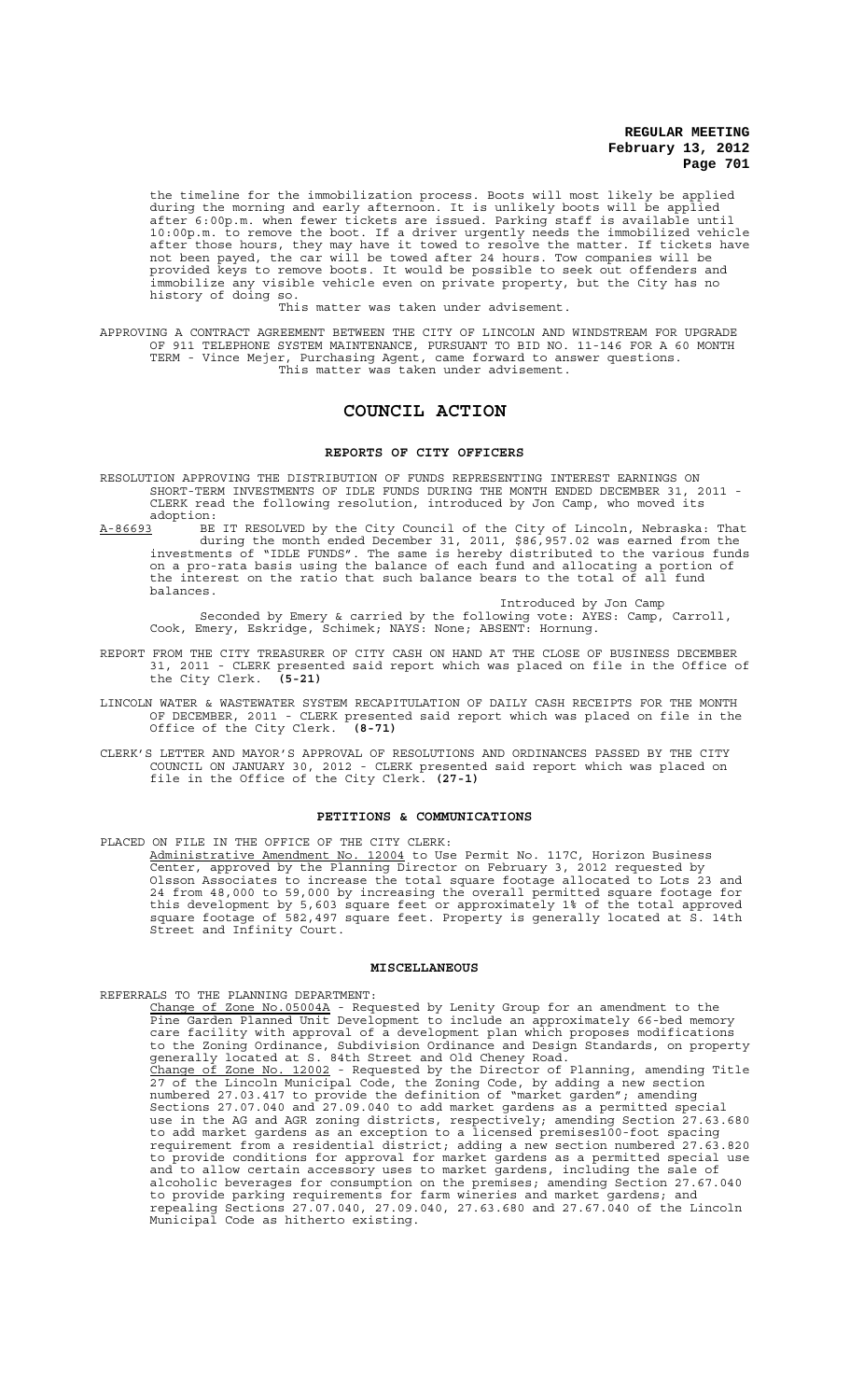#### **LIQUOR RESOLUTIONS**

APPLICATION OF ASENA CORPORATION DBA SOUTH STREET LIQUOR FOR A CLASS D LIQUOR LICENSE AT 1000 SOUTH STREET - CLERK read the following resolution, introduced by Jon Camp, who moved its adoption for approval:

A-86694 BE IT RESOLVED by the City Council of the City of Lincoln, Nebraska: That after hearing duly had as required by law, consideration of the facts of this application, the Nebraska Liquor Control Act, and the pertinent City ordinances, the City Council recommends that the application of Asena Corporation dba South Street Liquor for a Class "D" liquor license at 1000 South Street, Lincoln, Nebraska, for the license period ending April 30, 2012, be approved with the condition that:

1. Applicant must successfully complete the responsible beverage server training course required by Section 5.04.035 of the Lincoln Municipal Code within 30 days of approval of this resolution.

2. The premises must comply in every respect with all city and state regulations. The City Clerk is directed to transmit a copy of this resolution to the

Nebraska Liquor Control Commission. Introduced by Jon Camp

Seconded by Eskridge & carried by the following vote: AYES: Camp, Carroll, Cook, Emery, Eskridge, Schimek; NAYS: None; ABSENT: Hornung.

MANAGER APPLICATION OF AMANUEL T. TEDLA FOR ASENA CORPORATION DBA SOUTH STREET LIQUOR AT 1000 SOUTH STREET - CLERK read the following resolution, introduced by Jon Camp, who moved its adoption for approval:

A-86695 MHEREAS, Asena Corporation dba South Street Liquor located at 1000 South Street, Lincoln, Nebraska has been approved for a Retail Class "D" liquor license, and now requests that Amanuel T. Tedla be named manager; WHEREAS, Amanuel T. Tedla appears to be a fit and proper person to manage said

business.<br>NOW, THEREFORE, BE IT RESOLVED by the City Council of the City of Lincoln, Nebraska:

That after hearing duly had as required by law, consideration of the facts of this application, the Nebraska Liquor Control Act, and the pertinent City ordinances, the City Council recommends that Amanuel T. Tedla be approved as manager of this business for said licensee. The City Clerk is directed to transmit a copy of this resolution to the Nebraska Liquor Control Commission. Introduced by Jon Camp

Seconded by Eskridge & carried by the following vote: AYES: Camp, Carroll, Cook, Emery, Eskridge, Schimek; NAYS: None; ABSENT: Hornung.

# **ORDINANCE - 2ND READING & RELATED RESOLUTIONS (as required)**

- APPROVING A LEASE AGREEMENT BETWEEN THE CITY OF LINCOLN AND AWARDS UNLIMITED II LLC FOR THE LEASE OF A PORTION OF A VACANT CITY OWNED LOT GENERALLY LOCATED AT 20TH AND N STREETS FOR A FOUR MONTH TERM WITH THE OPTION TO RENEW FOR AN ADDITIONAL TWO MONTH TERM - CLERK read an ordinance, introduced by DiAnna Schimek, accepting and approving the Lease between the City of Lincoln and Awards Unlimited II LLC for the lease of a portion of Lot 3, Block 6, Antelope Valley<br>2<sup>nd</sup> Addition generally located at 20<sup>th</sup> and N Street to use as a parking lot for client and employee parking, the second time.
- APPROVING THE DEVELOPMENT AND CONDITIONAL ZONING AGREEMENT BETWEEN NEBRASKA NURSERIES, INC. AND THE CITY OF LINCOLN TO ASSURE THAT DIRECT ACCESS TO PIONEERS BLVD. WILL BE RELINQUISHED AND THAT A PUBLIC ACCESS EASEMENT WILL BE GRANTED SHOULD THE PROPERTY GENERALLY LOCATED AT SOUTH 80TH STREET AND PIONEERS BLVD. BE RE-ZONED TO O-2 SUBURBAN OFFICE DISTRICT. (RELATED ITEMS: 12R-19, 12-10) (ACTION DATE: 2/27/12) - PRIOR to reading:
- COOK Moved to continue Public Hearing on Bill No. 12R-19 to 02/27/12 with Action on 02/27/12. Seconded by Emery & carried by the following vote: AYES: Camp, Carroll,
- Cook, Emery, Eskridge, Schimek. NAYS: None; ABSENT: Hornung. CHANGE OF ZONE 11043 - APPLICATION OF NEBRASKA NURSERIES INC. FOR A CHANGE OF ZONE FROM R-3 RESIDENTIAL DISTRICT TO O-2 SUBURBAN OFFICE DISTRICT ON PROPERTY
	- GENERALLY LOCATED SOUTHWEST OF THE INTERSECTION OF SOUTH 80TH STREET AND PIONEERS BOULEVARD. (RELATED ITEMS: 12R-19, 12-10) (ACTION DATE: 2/27/12) - PRIOR to reading:
- COOK Moved to continue Public Hearing on Bill No. 12-10 to 02/27/12 with Action on 02/27/12.

Seconded by Emery & carried by the following vote: AYES: Camp, Carroll, Cook, Emery, Eskridge, Schimek. NAYS: None; ABSENT: Hornung. CLERK Read an ordinance, introduced by DiAnna Schimek, amending the Lincoln

- Zoning District Maps adopted by reference and made a part of Title 27 of the Lincoln Municipal Code, pursuant to Section 27.05.020 of the Lincoln Municipal Code, by changing the boundaries of the districts established and shown thereon, the second time.
- CHANGE OF ZONE 11047 APPLICATION OF CITY IMPACT FOR A CHANGE OF ZONE FROM I-1 INDUSTRIAL DISTRICT TO R-4 RESIDENTIAL DISTRICT ON PROPERTY GENERALLY LOCATED AT NORTH 33RD STREET AND APPLE STREET. (RELATED ITEMS: 12-11, 12R-12) (ACTION DATE: 2/27/12) - CLERK read an ordinance, introduced by DiAnna Schimek, amending the Lincoln Zoning District Maps adopted by reference and made a part of Title 27 of the Lincoln Municipal Code, pursuant to Section 27.05.020 of the Lincoln Municipal Code, by changing the boundaries of the districts established and shown thereon, the second time.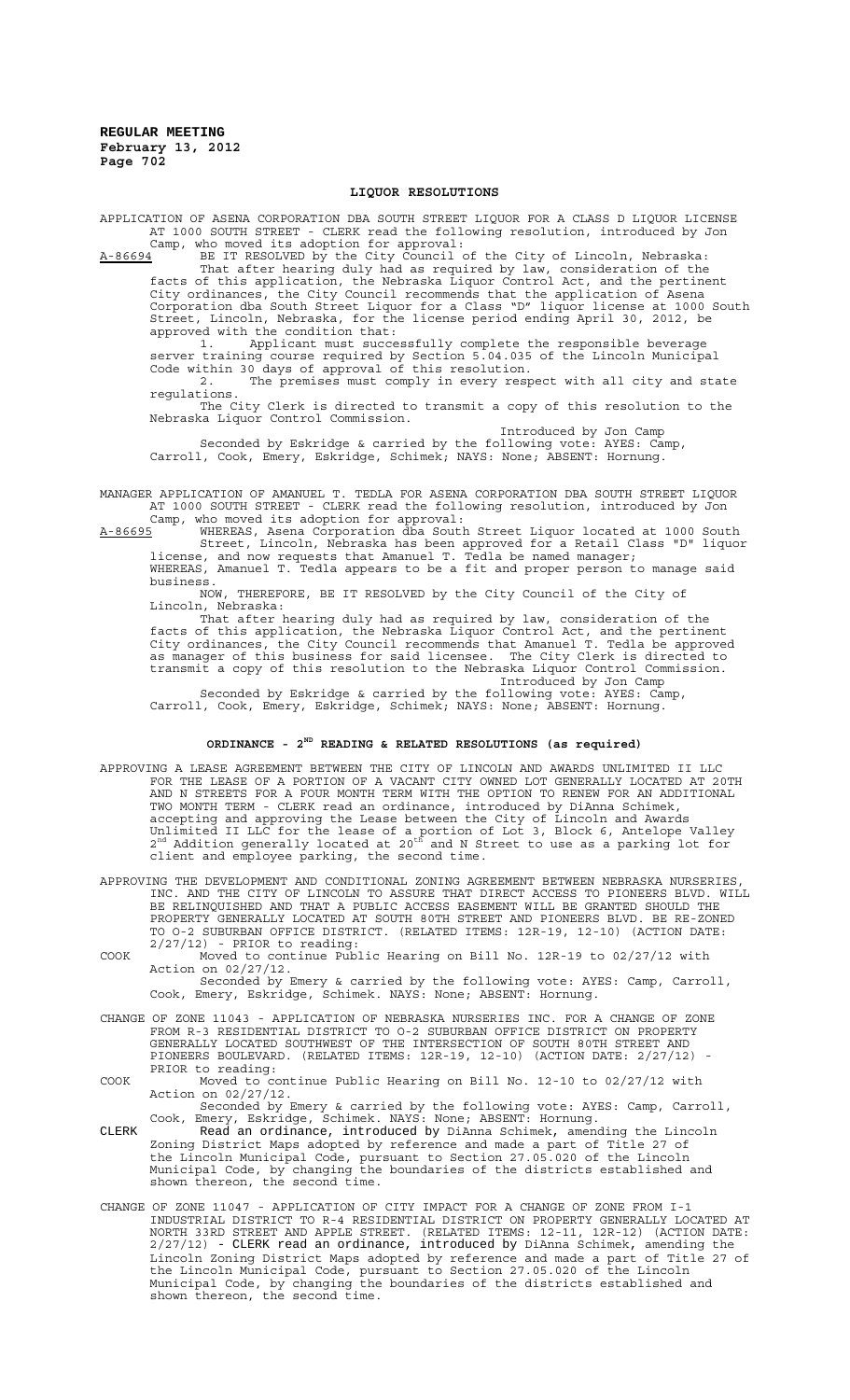- SPECIAL PERMIT 11033 APPLICATION OF CITY IMPACT FOR A NEIGHBORHOOD SUPPORT SERVICES FACILITY ON PROPERTY GENERALLY LOCATED AT NORTH 33RD STREET AND OVERLAND TRAIL. (RELATED ITEMS: 12-11, 12R-20) (ACTION DATE: 2/27/12)
- CHANGE OF ZONE 11046 APPLICATION OF GEALY INVESTMENTS LLC FOR A CHANGE OF ZONE FROM I-1 INDUSTRIAL DISTRICT TO AG AGRICULTURAL DISTRICT ON PROPERTY GENERALLY LOCATED AT NORTH 134TH STREET AND O STREET - CLERK read an ordinance, introduced by DiAnna Schimek, amending the Lincoln Zoning District Maps adopted by reference and made a part of Title 27 of the Lincoln Municipal Code, pursuant to Section 27.05.020 of the Lincoln Municipal Code, by changing the boundaries of the districts established and shown thereon, the second time.
- AMENDING CHAPTER 14.75 OF THE LINCOLN MUNICIPAL CODE RELATING TO DRIVEWAY APPROACHES AND CURBS BY AMENDING SECTION 14.75.010 TO AMEND THE DEFINITION OF "REGULATIONS" TO MEAN GUIDELINES AND REGULATIONS UNDER THE CITY OF LINCOLN ACCESS MANAGEMENT POLICY; AMENDING SECTION 14.75.060 TO PROVIDE THAT BEFORE A PERMIT FOR A DRIVEWAY APPROACH MAY BE DENIED, THE BUILDING OFFICIAL OR PUBLIC WORKS OFFICIAL, AS APPLICABLE, SHALL INDICATE THE STANDARDS OR REQUIREMENTS THAT PREVENT APPROVAL OF THE PERMIT APPLICATION; ADDING A NEW SECTION NUMBERED 14.75.065 TO PROVIDE FOR THE SUBMISSION OF A REQUEST FOR DEVIATION BY THE APPLICANT; ADDING A NEW SECTION NUMBERED 14.75.067 TO PROVIDE THE PROCESS FOR APPEALING THE DECISION OF THE BUILDING OFFICIAL OR PUBLIC WORKS DECISION ON A REQUESTED DEVIATION; AND ADDING A NEW SECTION NUMBERED 14.75.069 TO PROVIDE THE PROCESS FOR APPEALING THE DECISION FOR ACCESS ON A STATE OR FEDERAL CONTROLLED ROUTE. (RELATED ITEMS: 12- 13, 12R-22, 12R-21) (ACTION DATE: 2/27/12) - CLERK read an ordinance, introduced by DiAnna Schimek, amending Chapter 14.75 of the Lincoln Municipal Code relating to Driveway Approaches and Curbs by amending Section 14.75.010 to amend the definition of "regulations" to mean guidelines and regulations under the City of Lincoln Access Management Policy; amending Section 14.75.060 to provide that before a permit for a driveway approach may be denied, the Building Official or Public Works Official, as applicable, shall indicate the standards or requirements that prevent approval of the permit application; adding a new section numbered 14.75.065 to provide for the submission of a request for deviation by the applicant; adding a new section numbered 14.75.067 to provide the process for appealing the decision of the Building Official or Public Works Decision on a requested deviation; adding a new section numbered 14.75.069 to provide the process for appealing the decision for access on a state or federal controlled route; and repealing Sections 14.75.010 and 14.75.060 of the Lincoln Municipal Code as hitherto existing, the second time.
- ADOPTING THE CITY OF LINCOLN ACCESS MANAGEMENT POLICY TO REPLACE THE EXISTING DRIVEWAY DESIGN STANDARDS. (RELATED ITEMS: 12-13, 12R-22, 12R-21) (ACTION DATE: 2/27/12)
- MISC. 11007 AMENDING THE CITY OF LINCOLN DESIGN STANDARDS TO REPEAL CHAPTER 4.00 DRIVEWAY DESIGN STANDARDS TO ALLOW FOR THE ADOPTION OF THE CITY'S ACCESS MANAGEMENT POLICY AND AMENDING SECTION 1 OF CHAPTER 1.00 AND REPEALING SECTION 2.34 OF CHAPTER 1.00 TO CLARIFY THE NECESSITY OF REPEALING CHAPTER 4.00. (RELATED ITEMS: 12-13, 12R-22, 12R-21) (ACTION DATE: 2/27/12)
- AMENDING CHAPTERS 10.06 AND 10.44 OF THE LINCOLN MUNICIPAL CODE RELATING TO AUTOMOBILE IMPOUNDMENT BY AMENDING SECTION 10.06.100 RELATING TO PARKING SERVICES; AMENDING SECTION 10.06.120 RELATING TO PAYMENT OF FINES AND COSTS; AMENDING SECTION 10.06.140 RELATING TO MAILING NOTICE OF COMPLAINT; ADDING A NEW SECTION 10.44.035 RELATING TO IMMOBILIZATION OF VEHICLES; AND AMENDING SECTION 10.44.040 RELATING TO ACCOUNTING FOR FEES. (RELATED ITEMS: 12-14, 12R-24) (ACTION DATE: 2/27/12) - CLERK read an ordinance, introduced by DiAnna Schimek, amending Chapters 10.06 and 10.44 of the Lincoln Municipal Code relating to automobile impoundment by amending Section 10.06.100 relating to parking services; amending Section 10.06.120 relating to payment of fines and costs; amending Section 10.06.140 relating to mailing notice of complaint; adding a new Section 10.44.035 relating to immobilization of vehicles; and amending Section 10.44.040 relating to accounting for fees; and repealing Sections 10.06.100, 10.06.120, 10.06.140, 10.44.040 of the Lincoln Municipal Code as hitherto existing, the second time.
- APPROVING AN IMMOBILIZATION RELEASE FEE OF \$50 FOR THE RELEASE OF A VEHICLE IMMOBILIZED BY THE CITY, PURSUANT TO LINCOLN MUNICIPAL CODE § 10.44.035. (RELATED ITEMS: 12-14, 12R-24) (ACTION DATE: 2/27/12)

## **PUBLIC HEARING - RESOLUTIONS**

APPROVING A CONTRACT AGREEMENT BETWEEN THE CITY OF LINCOLN AND WINDSTREAM FOR UPGRADE OF 911 TELEPHONE SYSTEM MAINTENANCE, PURSUANT TO BID NO. 11-146 FOR A 60 MONTH TERM - CLERK read the following resolution, introduced by DiAnna Schimek, who moved its adoption:<br>A-86696 BE IT RESOLV

A-86696 BE IT RESOLVED by the City Council of the City of Lincoln, Nebraska: That the Contract Agreement between the City of Lincoln and Windstream for Upgrade of 911 Telephone System Maintenance, pursuant to Bid No. 11-146, for a 60 month term, effective upon execution by both parties, upon the terms and conditions as set forth in said Contract Agreement, is hereby approved and the Mayor is authorized to execute the same on behalf of the City of Lincoln. Introduced by DiAnna Schimek

Seconded by Emery & carried by the following vote: AYES: Camp, Carroll, Cook, Emery, Eskridge, Shimek; NAYS: None; ABSENT: Hornung.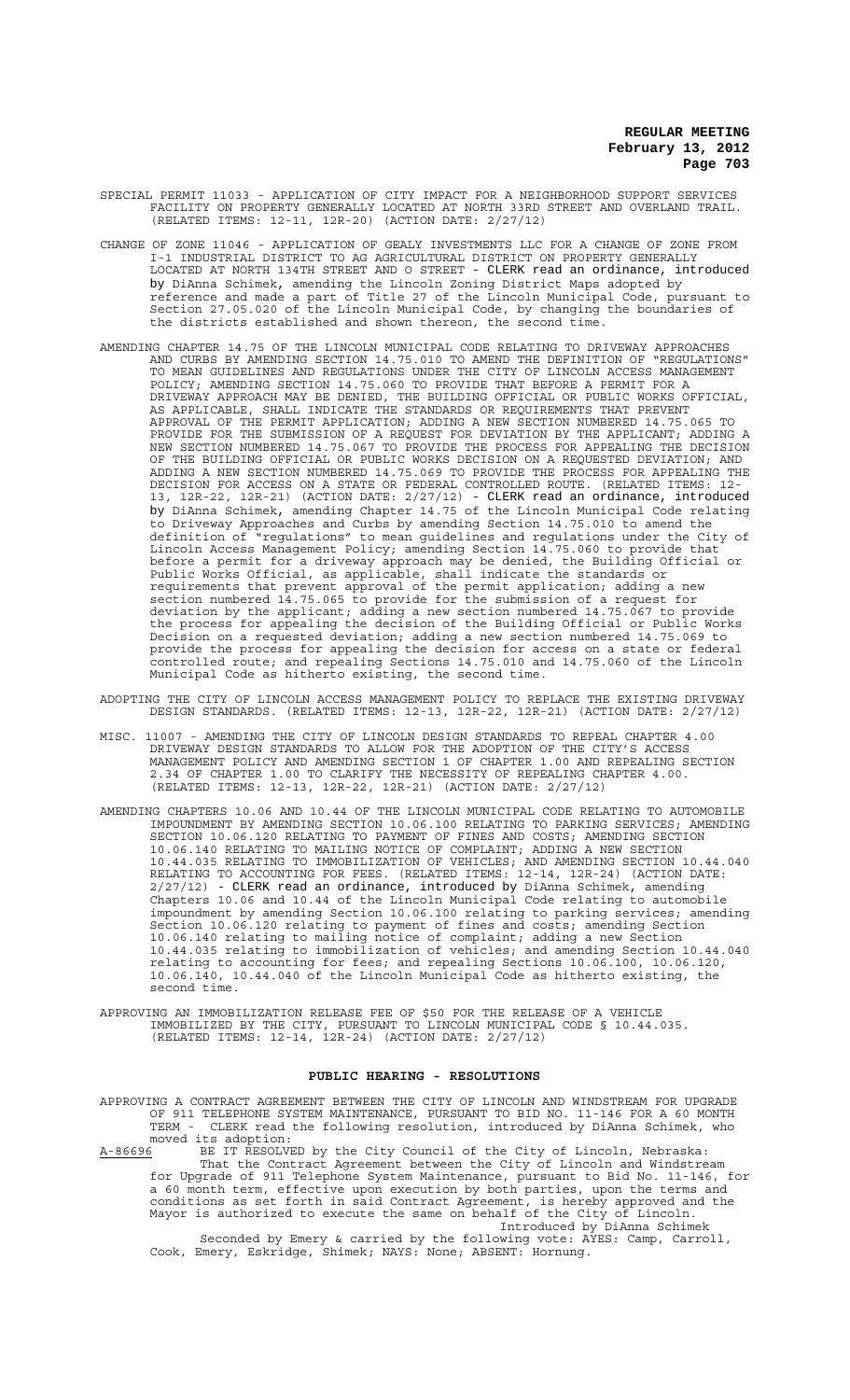ACCEPTING THE REPORT OF NEW AND PENDING CLAIMS AGAINST THE CITY AND APPROVING DISPOSITION OF CLAIMS SET FORTH FOR THE PERIOD OF JANUARY 16 - 31, 2012 - CLERK read the following resolution, introduced by DiAnna Schimek, who moved its adoption:<br><u>A-86697</u> BE

A-86697 BE IT RESOLVED by the City Council of the City of Lincoln, Nebraska: That the claims listed in the attached report, marked as Exhibit "A", dated February 1, 2012, of various new and pending tort claims filed against the City of Lincoln with the Office of the City Attorney or the Office of the City Clerk, as well as claims which have been disposed of, are hereby received as required by Neb. Rev. Stat. § 13-905 (Reissue 1997). The dispositions of claims by the Office of the City Attorney, as shown by the attached report, are hereby approved:

| DENIED CLAIMS                   |          | ALLOWED/SETTLED CLAIMS    |        |
|---------------------------------|----------|---------------------------|--------|
| Matthew & Lori Hirt \$27,500.00 |          | Daniel W. Cook \$8,676.62 |        |
| Matt Fouts                      | 500.00   | Hongly Nguyen             | 300.00 |
| Marcia Hovermale                | 34.99    | Sandy Burkhardt           | 199.99 |
| Adela R. Florez                 | 1,223.17 |                           |        |
| Justin Carlson                  | 231.25   |                           |        |

The City Attorney is hereby directed to mail to the various claimants listed herein a copy of this resolution which shows the final disposition of their claim.

Introduced by DiAnna Schimek Seconded by Emery & carried by the following vote: AYES: Camp, Carroll, Cook, Emery, Eskridge, Schimek; NAYS: none; ABSENT: Hornung.

# **ORDINANCES - 1ST READING & RELATED RESOLUTIONS (as required) - NONE**

# **ORDINANCES - 3RD READING & RELATED RESOLUTIONS (as required)**

AMENDING TITLE 20 OF THE LINCOLN MUNICIPAL CODE BY ADDING A NEW CHAPTER 20.12 TO ADOPT THE 2009 EDITION OF THE INTERNATIONAL RESIDENTIAL CODE REGULATING AND CONTROLLING THE DESIGN, CONSTRUCTION, QUALITY OF MATERIALS, ERECTION, INSTALLATION, ALTERATION, REPAIR, LOCATION, RELOCATION, REPLACEMENT, ADDITION TO, USE OR MAINTENANCE OF ONE- AND TWO-FAMILY DWELLINGS AND TOWNHOUSES IN THE CITY OF LINCOLN; AND REPEALING CHAPTER 20.10 OF THE LINCOLN MUNICIPAL CODE AS HITHERTO EXISTING - PRIOR to reading: CAMP Moved to amend Bill No. 12-7 to include language stating that existing homeowners are encouraged to install an ice shield.

Seconded by Emery & **LOST** by the following vote: AYES: Camp, Emery; NAYS: Carroll, Cook, Eskridge, Schimek; ABSENT: Hornung CLERK Read an ordinance, originally introduced by Adam Hornung, amending Title

20 of the Lincoln Municipal Code by adding a new Chapter 20.12 to adopt the 2009 edition of the International Residential Code regulating and controlling the design, construction, quality of materials, erection, installation, alteration, repair, location, relocation, replacement, addition to, use or maintenance of one- and two-family dwellings and townhouses in the City of Lincoln; and repealing Chapter 20.10 of the Lincoln Municipal Code as

- hitherto existing, the third time.
- SCHIMEK Moved to pass the ordinance as read.

Seconded by Emery & carried by the following vote: AYES: Camp, Carroll, Cook, Emery, Eskridge, Schimek; NAYS: None; ABSENT: Hornung. The ordinance, being numbered **#19674**, is recorded in Ordinance Book #27, Page .

APPROVING A REDUCTION IN THE FISCAL YEAR 2011-12 CIP BUDGET IN THE AMOUNT OF\$105,000.00 IN PARKS AND RECREATION DEPARTMENT MAINTENANCE AND THE TRANSFER OF APPROPRIATIONS WITHIN THE PARKS AND RECREATION DEPARTMENT - CLERK read an ordinance, originally introduced by Adam Hornung, approving a reduction in the Fiscal Year 2011-12 CIP Budget in the amount of \$105,000.00 due to a loss of incoming revenue and the transfer of unencumbered appropriations between certain capital improvement projects within the Capital Projects Fund for the Parks & Recreation Department, the third time. SCHIMEK Moved to pass the ordinance as read.

Seconded by Emery & carried by the following vote: AYES: Camp, Carroll, Cook, Emery, Eskridge, Schimek; NAYS: None; ABSENT: Hornung. The ordinance, being numbered **#19675**, is recorded in Ordinance Book #27, Page .

# **OPEN MICROPHONE**

Dana Garrison, 924 Goodhue Boulevard, came forward as a member of Occupy Lincoln to share information about group activities that are open to the public. This matter was taken under advisement.

#### **MISCELLANEOUS BUSINESS**

# **PENDING -**

CAMP Moved to extend the Pending List to February 27, 2012. Seconded by Schimek & carried by the following vote: AYES: Camp, Carroll, Cook, Emery, Eskridge, Schimek; NAYS: None; ABSENT: Hornung.